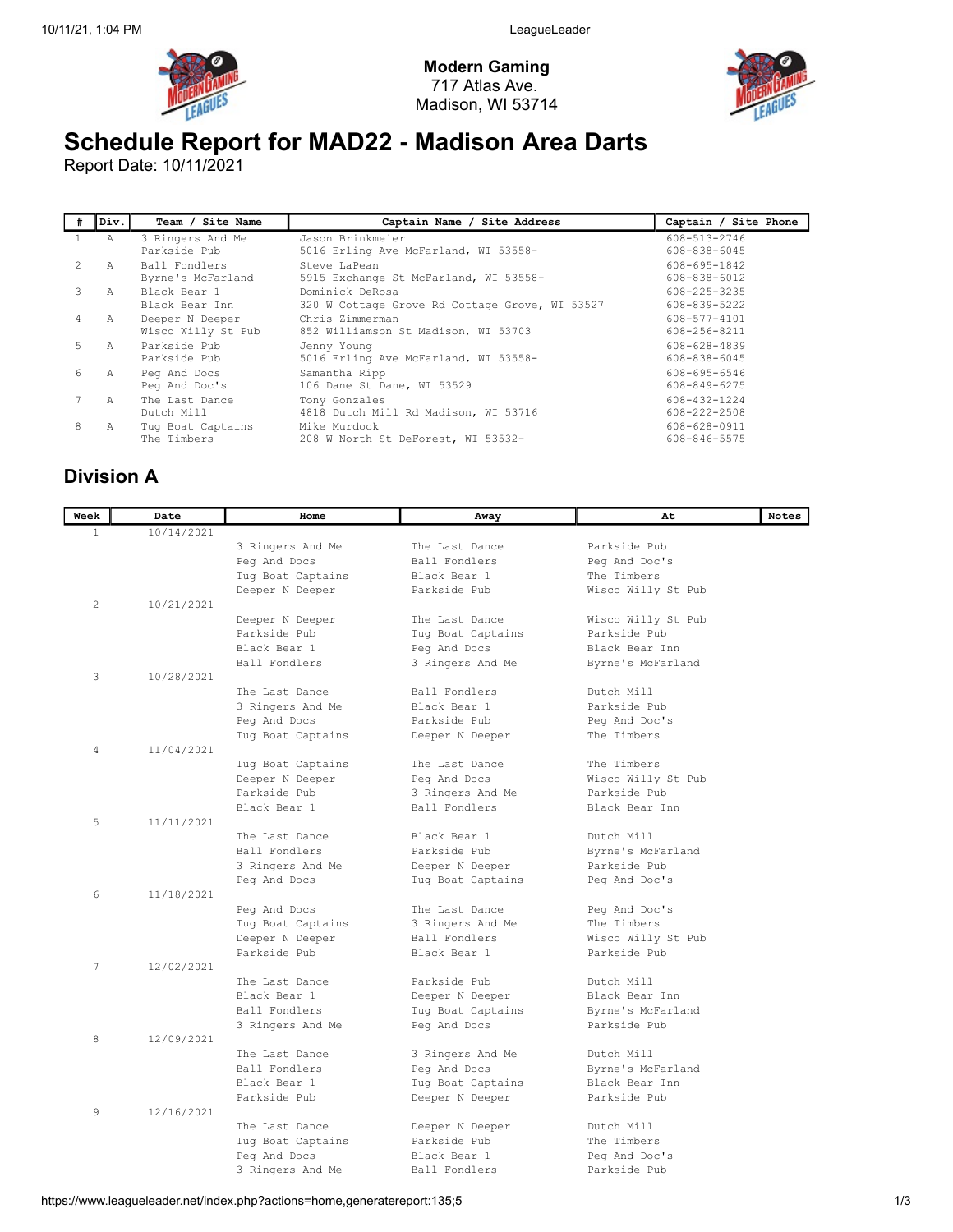| Week | Date       | Home              | Away              | At                 | Notes |
|------|------------|-------------------|-------------------|--------------------|-------|
| 10   | 12/23/2021 |                   |                   |                    |       |
|      |            | Ball Fondlers     | The Last Dance    | Byrne's McFarland  |       |
|      |            | Black Bear 1      | 3 Ringers And Me  | Black Bear Inn     |       |
|      |            | Parkside Pub      | Peg And Docs      | Parkside Pub       |       |
|      |            |                   |                   |                    |       |
|      |            | Deeper N Deeper   | Tug Boat Captains | Wisco Willy St Pub |       |
| 11   | 12/30/2021 |                   |                   |                    |       |
|      |            | The Last Dance    | Tug Boat Captains | Dutch Mill         |       |
|      |            | Peg And Docs      | Deeper N Deeper   | Peg And Doc's      |       |
|      |            | 3 Ringers And Me  | Parkside Pub      | Parkside Pub       |       |
|      |            | Ball Fondlers     | Black Bear 1      | Byrne's McFarland  |       |
| 12   | 01/06/2022 |                   |                   |                    |       |
|      |            | Black Bear 1      | The Last Dance    | Black Bear Inn     |       |
|      |            | Parkside Pub      | Ball Fondlers     | Parkside Pub       |       |
|      |            | Deeper N Deeper   | 3 Ringers And Me  | Wisco Willy St Pub |       |
|      |            | Tug Boat Captains | Peg And Docs      | The Timbers        |       |
| 13   | 01/13/2022 |                   |                   |                    |       |
|      |            |                   |                   |                    |       |
|      |            | The Last Dance    | Peg And Docs      | Dutch Mill         |       |
|      |            | 3 Ringers And Me  | Tug Boat Captains | Parkside Pub       |       |
|      |            | Ball Fondlers     | Deeper N Deeper   | Byrne's McFarland  |       |
|      |            | Black Bear 1      | Parkside Pub      | Black Bear Inn     |       |
| 14   | 01/20/2022 |                   |                   |                    |       |
|      |            | Parkside Pub      | The Last Dance    | Parkside Pub       |       |
|      |            | Deeper N Deeper   | Black Bear 1      | Wisco Willy St Pub |       |
|      |            | Tug Boat Captains | Ball Fondlers     | The Timbers        |       |
|      |            | Peg And Docs      | 3 Ringers And Me  | Peg And Doc's      |       |
| 15   | 01/27/2022 |                   |                   |                    |       |
|      |            | 3 Ringers And Me  | The Last Dance    | Parkside Pub       |       |
|      |            |                   |                   |                    |       |
|      |            | Peg And Docs      | Ball Fondlers     | Peg And Doc's      |       |
|      |            | Tug Boat Captains | Black Bear 1      | The Timbers        |       |
|      |            | Deeper N Deeper   | Parkside Pub      | Wisco Willy St Pub |       |
| 16   | 02/03/2022 |                   |                   |                    |       |
|      |            | Deeper N Deeper   | The Last Dance    | Wisco Willy St Pub |       |
|      |            | Parkside Pub      | Tug Boat Captains | Parkside Pub       |       |
|      |            | Black Bear 1      | Peg And Docs      | Black Bear Inn     |       |
|      |            | Ball Fondlers     | 3 Ringers And Me  | Byrne's McFarland  |       |
| 17   | 02/10/2022 |                   |                   |                    |       |
|      |            | The Last Dance    | Ball Fondlers     | Dutch Mill         |       |
|      |            | 3 Ringers And Me  | Black Bear 1      | Parkside Pub       |       |
|      |            |                   |                   |                    |       |
|      |            | Peg And Docs      | Parkside Pub      | Peq And Doc's      |       |
|      |            | Tug Boat Captains | Deeper N Deeper   | The Timbers        |       |
| 18   | 02/17/2022 |                   |                   |                    |       |
|      |            | Tug Boat Captains | The Last Dance    | The Timbers        |       |
|      |            | Deeper N Deeper   | Peg And Docs      | Wisco Willy St Pub |       |
|      |            | Parkside Pub      | 3 Ringers And Me  | Parkside Pub       |       |
|      |            | Black Bear 1      | Ball Fondlers     | Black Bear Inn     |       |
| 19   | 02/24/2022 |                   |                   |                    |       |
|      |            | The Last Dance    | Black Bear 1      | Dutch Mill         |       |
|      |            | Ball Fondlers     | Parkside Pub      | Byrne's McFarland  |       |
|      |            | 3 Ringers And Me  | Deeper N Deeper   | Parkside Pub       |       |
|      |            | Peg And Docs      | Tug Boat Captains | Peg And Doc's      |       |
| 20   | 03/03/2022 |                   |                   |                    |       |
|      |            |                   |                   |                    |       |
|      |            | Peg And Docs      | The Last Dance    | Peg And Doc's      |       |
|      |            | Tug Boat Captains | 3 Ringers And Me  | The Timbers        |       |
|      |            | Deeper N Deeper   | Ball Fondlers     | Wisco Willy St Pub |       |
|      |            | Parkside Pub      | Black Bear 1      | Parkside Pub       |       |
| 21   | 03/10/2022 |                   |                   |                    |       |
|      |            | The Last Dance    | Parkside Pub      | Dutch Mill         |       |
|      |            | Black Bear 1      | Deeper N Deeper   | Black Bear Inn     |       |
|      |            | Ball Fondlers     | Tug Boat Captains | Byrne's McFarland  |       |
|      |            | 3 Ringers And Me  | Peg And Docs      | Parkside Pub       |       |
| 22   | 03/17/2022 |                   |                   |                    |       |
|      |            | The Last Dance    | 3 Ringers And Me  | Dutch Mill         |       |
|      |            | Ball Fondlers     | Peg And Docs      | Byrne's McFarland  |       |
|      |            | Black Bear 1      |                   |                    |       |
|      |            |                   | Tug Boat Captains | Black Bear Inn     |       |
|      |            | Parkside Pub      | Deeper N Deeper   | Parkside Pub       |       |
| 23   | 03/24/2022 |                   |                   |                    |       |
|      |            | The Last Dance    | Deeper N Deeper   | Dutch Mill         |       |
|      |            | Tug Boat Captains | Parkside Pub      | The Timbers        |       |
|      |            | Peg And Docs      | Black Bear 1      | Peg And Doc's      |       |
|      |            | 3 Ringers And Me  | Ball Fondlers     | Parkside Pub       |       |
| 24   | 03/31/2022 |                   |                   |                    |       |
|      |            | Ball Fondlers     | The Last Dance    | Byrne's McFarland  |       |
|      |            | Black Bear 1      | 3 Ringers And Me  | Black Bear Inn     |       |
|      |            | Parkside Pub      | Peg And Docs      | Parkside Pub       |       |
|      |            | Deeper N Deeper   | Tug Boat Captains | Wisco Willy St Pub |       |
| 25   | 04/07/2022 |                   |                   |                    |       |
|      |            |                   |                   |                    |       |
|      |            | The Last Dance    | Tug Boat Captains | Dutch Mill         |       |